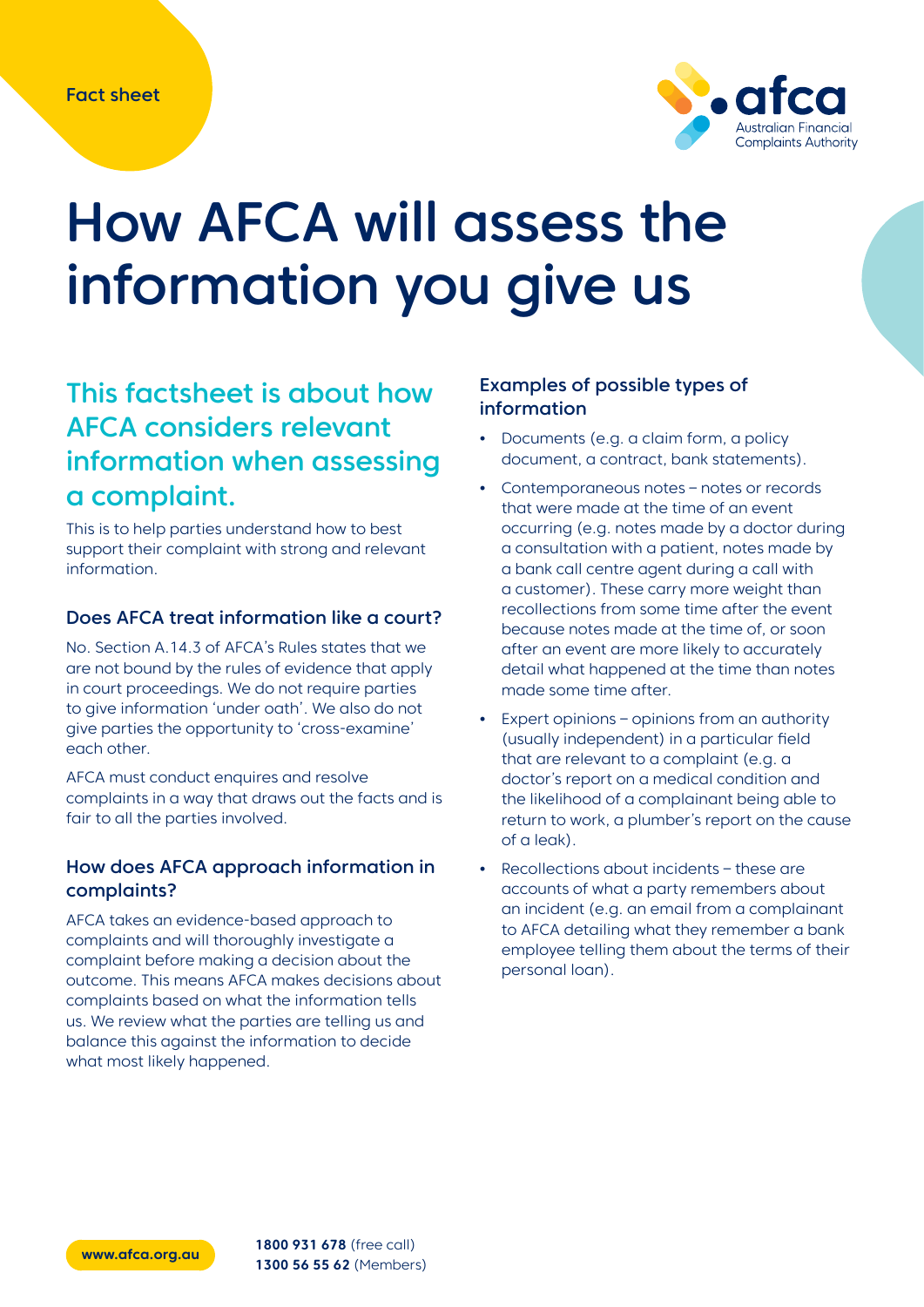- **•** Information as a pattern of conduct or behaviour – information to show how someone acted over a period of time (e.g. bank statements to show someone was regularly sending money to someone else to financially support them). This could also include circumstantial information which may not prove something but does suggest what was more likely to have happened.
- **•** Character information information that explains or shows something based on the known character of the person (e.g. regular and consistent visits to a bank branch).

#### How does AFCA assess and weigh the types of information?

Generally:

- **•** Information from an independent source is more reliable than information from a party with an interest in the outcome of the complaint. This is because someone with an interest in the complaint may be biased in their view, whether consciously or unconsciously. For example, an independent report from a plumber about the cause of a leak would generally be more reliable than a report from the home owner.
- **•** A formal opinion from an expert with specialised knowledge or experience is more reliable than an opinion from a lessqualified expert. For example, a report from a neurologist about a brain injury would generally be more reliable than a report about the same injury from a GP. Similarly, a report from an engineer about structural issues with a house would generally be more reliable than a report from a general tradesperson.
- **•** Information that has controls over its creation and maintenance is more reliable than information without controls. For example, records of when someone called an insurer from the insurer's case management system would be more reliable than someone's

memory of when they called. This is because case management systems usually have controls around creating and changing notes.

- **•** Notes made at the time of an event occurring are more reliable than a recollection of what occurred made some time after the event. For example, notes recorded into a case management system by a bank's call centre agent during a call with a customer about what was discussed would be more reliable than the customer's verbal recollection of what was discussed sometime after the call had occurred.
- **•** Information from one source that is consistent or matches up with the information provided in another source is more reliable. For example, information (such as a statutory declaration) stating that someone was financially dependent on someone else would be more reliable if it was provided with a bank statement to show the financial dependence.

### How does AFCA consider conflicting information?

Where there is conflicting information, AFCA will decide which information to give more weight to. We consider information to be reliable if it is most likely to be accurate and can be confidently used to form a view or on a complaint.

The reliability or strength of information depends on the nature and source of the information and how it was obtained. Some information will carry more 'weight' and be more reliable and stronger than other information.

## Is a belief the same as evidence?

No. Beliefs may be based on facts or information, but without supporting information, a belief is an unproven assertion. Even if the belief is true, to be given weight, it will need to be backed up with supporting information.



**[www.afca.org.au](http://www.afca.org.au) 1800 931 678** (free call) **1300 56 55 62** (Members)